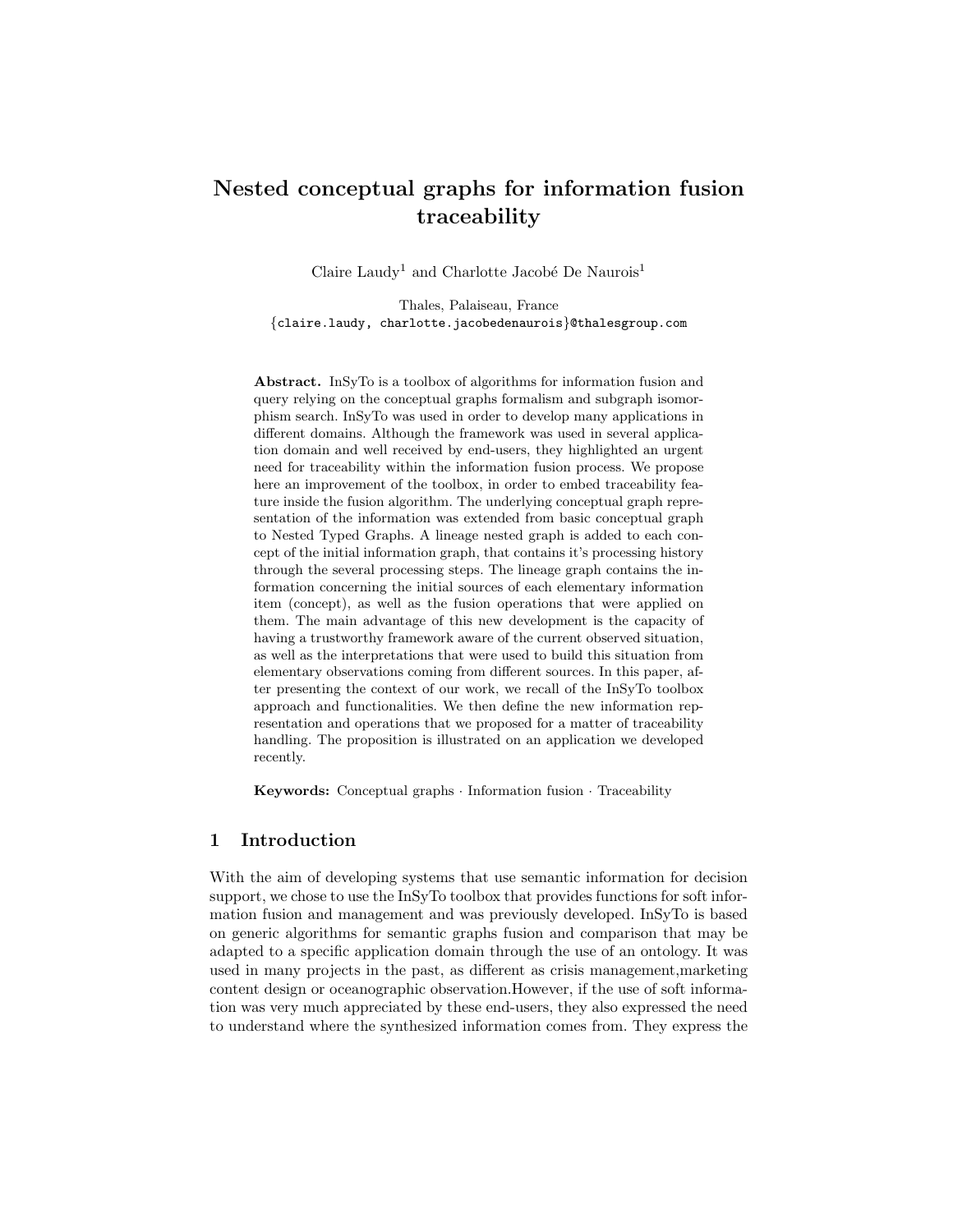need for traceability capability within situation awareness and decision support systems provided. Indeed, traceability is highlighted in different guidelines and recommendations for a trustworthy AI [10] [9].

In this paper, we propose an approach for traceability handling as an extension of InSyTo. InSyTo functions rely on the use of Conceptual Graph formalism for semantic information representation. Our approach to traceability is based on the use of nested conceptual graphs, in order to express, for each elementary component of the information, a lineage graph that expresses the whole 'history" of the information item throughout its evolutions regarding fusion and aggregation processes.

The paper is organised as follows. Section 2 provides the context and related works. It recalls the needs that we faced in previous and current projects regarding traceability and presents the basics of the InSyTo toolbox, emphasizing on the fusion approach that is used, regarding which traceability is an important issue. In section 3, we describe the evolution we have performed in order to embed traceability capacity within the toolbox operations. After presenting the general approach, we define formally our proposition. Section 4 finally discusses and concludes our paper and presents future directions for our work.

# 2 Context

#### 2.1 Conceptual graphs as formalism for information representation

Our aim is to develop systems for which the interaction with human operators is crucial in order to understand the results of the different processes. These results must be easily understandable, as well as should be the integrated analysis processes that lead to these results, such as information aggregation and fusion.

Therefore, the knowledge representation must easily be understood. Therefore, we propose to rely on the use of conceptual graphs. Conceptual graphs (CG) have been formalized by Mugnier and Chein [3] as finite bipartite labelled graphs where the building units of CG are types. Such graphs were proposed by J. Sowa in [11] as a graphical representation of logic. They allow representing knowledge in a easily readable manner for humans, experts of specific application domain, but non experts of knowledge representation formalism.

Several tools exist in order to create conceptual graphs knowledge bases and interact with them. Among them, Cogui [7] enables one to create a Conceptual graphs knowledge base and offers imports and exports capabilities to different semantic web formats. Cogitant  $[5]$  is a C++ platform that provides capacities to represent the different elements of the conceptual graphs model, as well as functions to reason over and manipulate the graphs. InSyTo is a JAVA toolbox of algorithms for information fusion and query relying on the conceptual graphs formalism and sub-graph isomorphism search proposed in [2]. It was further improved with uncertainty management capabilities [4] which enable to manage some of the imperfection that may be found on reports provided by humans. For the information aggregation and fusion part of our work, we chose to use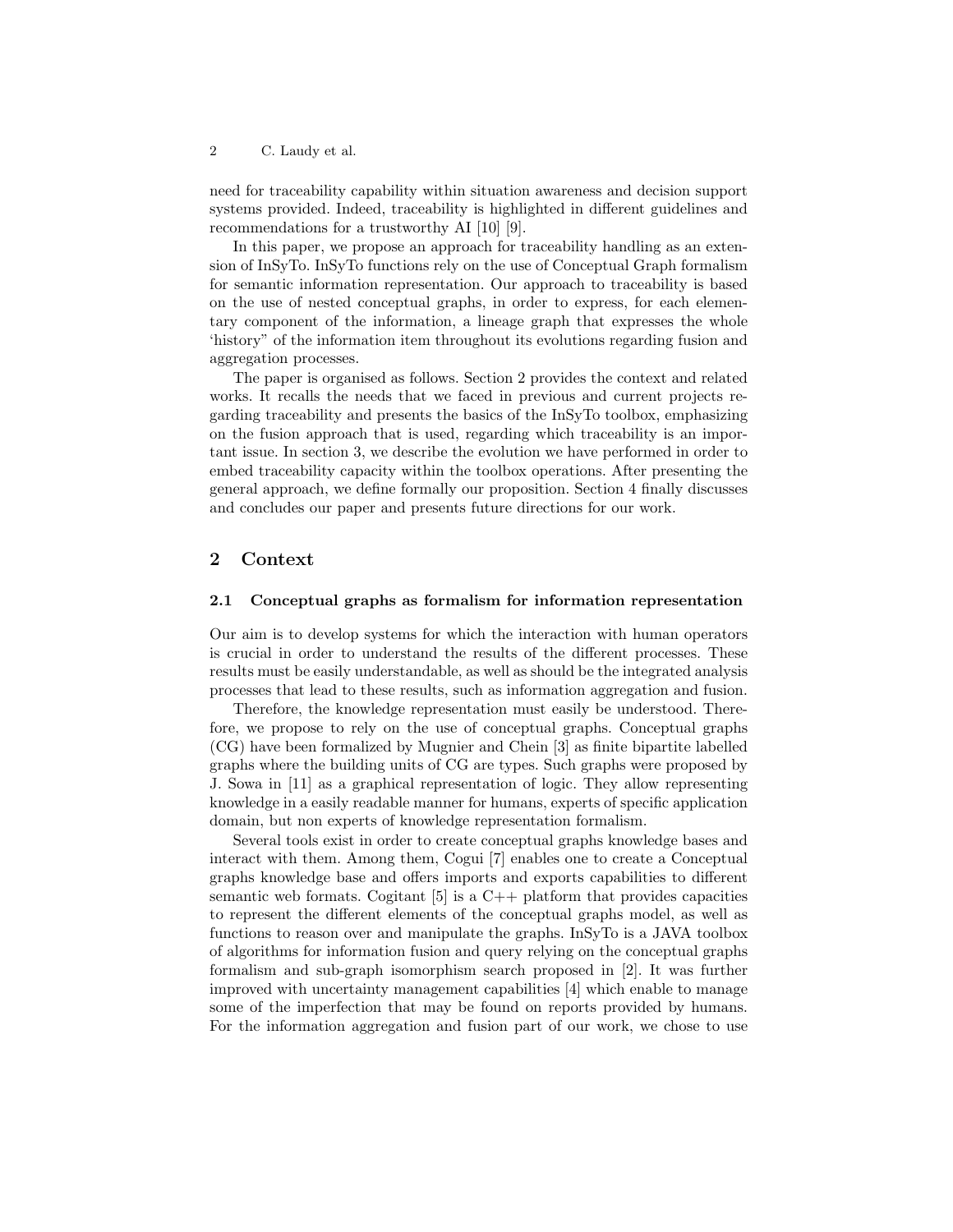the functions provided by InSyTo for the possibility to add domain knowledge in order to tune the functions. We describe the toolbox hereafter.

#### 2.2 InSyTo : a toolbox for information fusion

InSyTo is a toolbox that contains several core functions. These functions can be combined in order to provide advanced semantic information management functions. InSyTo core functions are are depicted in Fig. 1 and described hereafter.



Fig. 1. InSyTo core functions

Information Synthesis Information synthesis enables one to collect and organize information about a specific subject. Through information synthesis, all the gathered information items are organized into a network. The redundant part of the information items are detected and eliminated.

The fusion strategies are used within information synthesis, in order to enable the fusion of information items that are slightly different but describe the same situation of the real life. These discrepancies may appear when different sources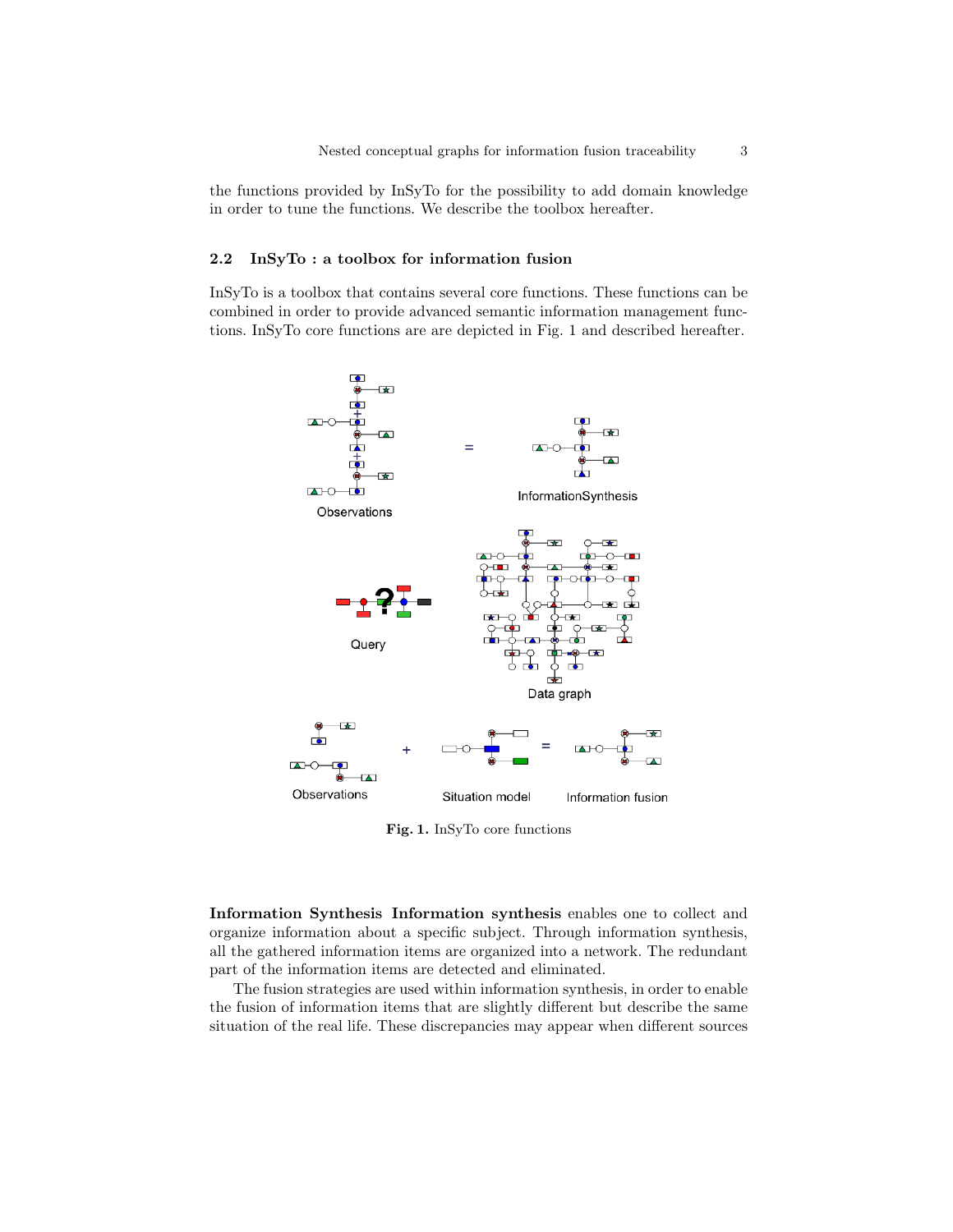of information with potentially different levels of precision for instance, are used to draw a picture of an on-going situation.

Information Query All the instances of information corresponding to a specified graph pattern may be found within a network of information, through the information query function.

The specialization relationship between the query and the data graphs imply that the structure of the query graph must be entirely found in the data graph. The query function relies on the search for injective homomorphism between the query graph and the data graph.

Information Fusion When a model of a situation of interest (e.g. an activity involving a specific person at a specific date) is available, one may want to monitor the situation and trigger further processes if an instance of such a situation is happening. Therefore, different observations, potentially coming from different sources, are filtered out in order to keep observations of interest only. They are then assembled through information fusion in order to provide a representation of the ongoing situation of interest, as precise as possible.

The model of situation is, within information fusion, more generic than the observation graphs. Further more, fusion strategies may be used, as for the Information Synthesis function. The use of the model constraints the structure of the fused observation.

To implement these core function, InSyTo encompasses a generic graph-based fusion algorithm made of two interrelated components (see Fig 2). The first component is a generic sub-graph matching algorithm, which itself relies on the use of fusion strategies. The graph matching component takes care of the overall structures of the initial and fused observations. It is in charge of the structural consistency of the fused information, regarding the structures of the initial observations, within the fusion process.

The fusion strategy part is made of similarity, compatibility and functions over elements of the graphs to be fused. They enable the customization of the generic fusion algorithm according to the context in which it is used.

#### 2.3 The need for traceability in information fusion

InSyTo is used in order to develop high level information managing functions such as alarm raising, event detection, inconsistency detection in reports. It was deployed on several projects ranging from crisis management to investigation and oceanography. In many of these application, if the management of information coming from soft information sources (social media, police reports...) was a new and interesting topic, the need for traceability of the information was raised.

Indeed, when multiple fusions occurs on graphs, it could be necessary to know where and how this information was constructed, to find and/or follow the history of the fusion process and to measure the ability of the fusion system to provide an accurate and unbroken historical record of its inputs and the chain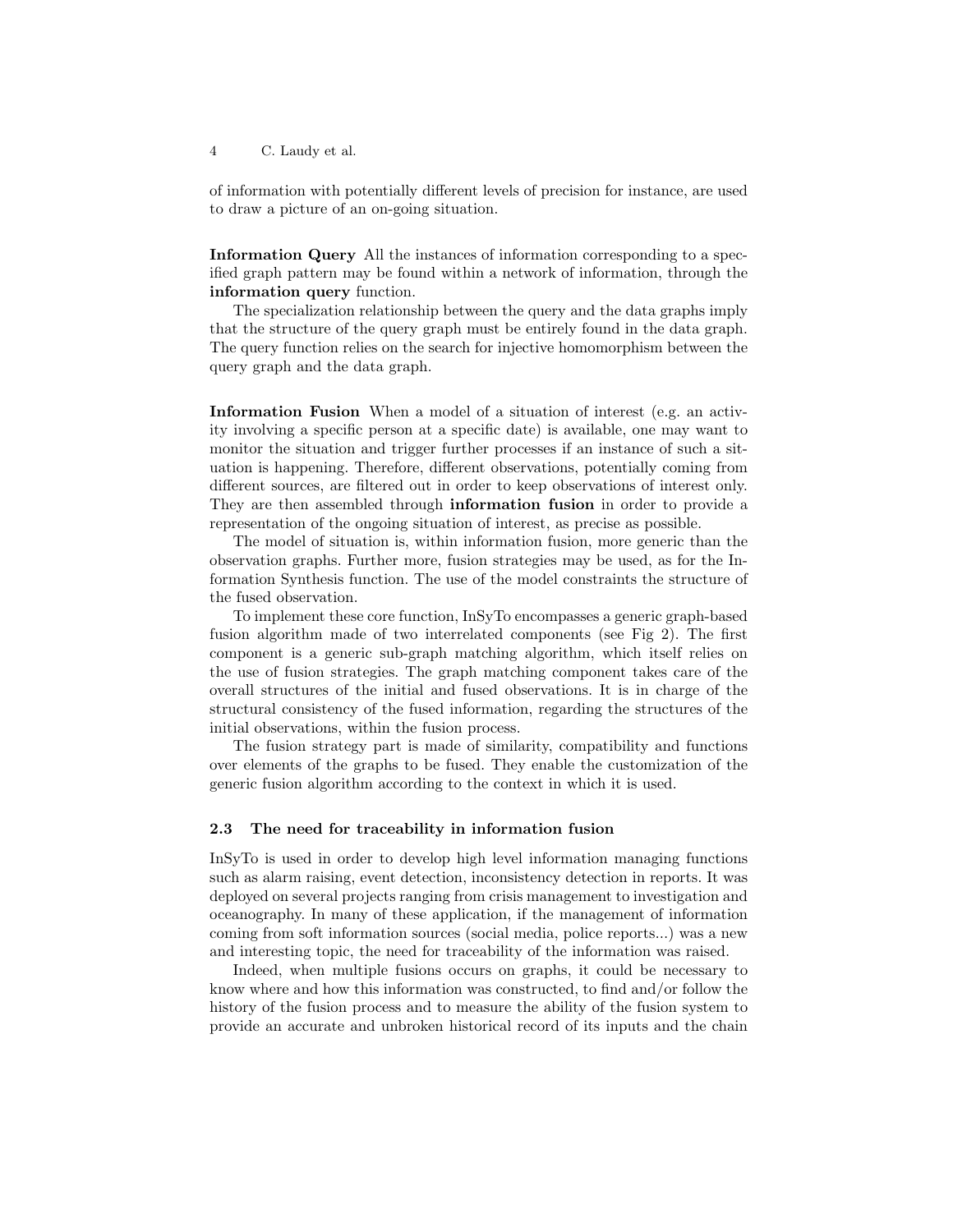

output graph

Fig. 2. InSyTo algorithm

of operations that led to its conclusions. Keeping trace of a all fusion processes in a way that is verifiable and reproducible is necessary for different use-cases.

This feature is called traceability. Traceability is known to be applicable to measurement, supply chain, software development, healthcare and security also. On software development, the traceability consists of following relations between software artifacts and requirements during the development life cycle [6]. In this context, ontology is sometimes used to automatically keep a trace of requirements [1], or artifacts between source code and documentation [13].

To the best of our knowledge, no work was proposed for handling traceability with semantic information and information sources in the context of semantic information fusion.

# 3 Tracing information Fusion with InSyTo

## 3.1 General approach

When keeping awareness of an on-going situation, all the reports and testimonies about that situation are consolidated within what we call a situation graph. This situation graph is the synthetic summary of all the information one has, provided by all the available information sources. Furthermore, information sources each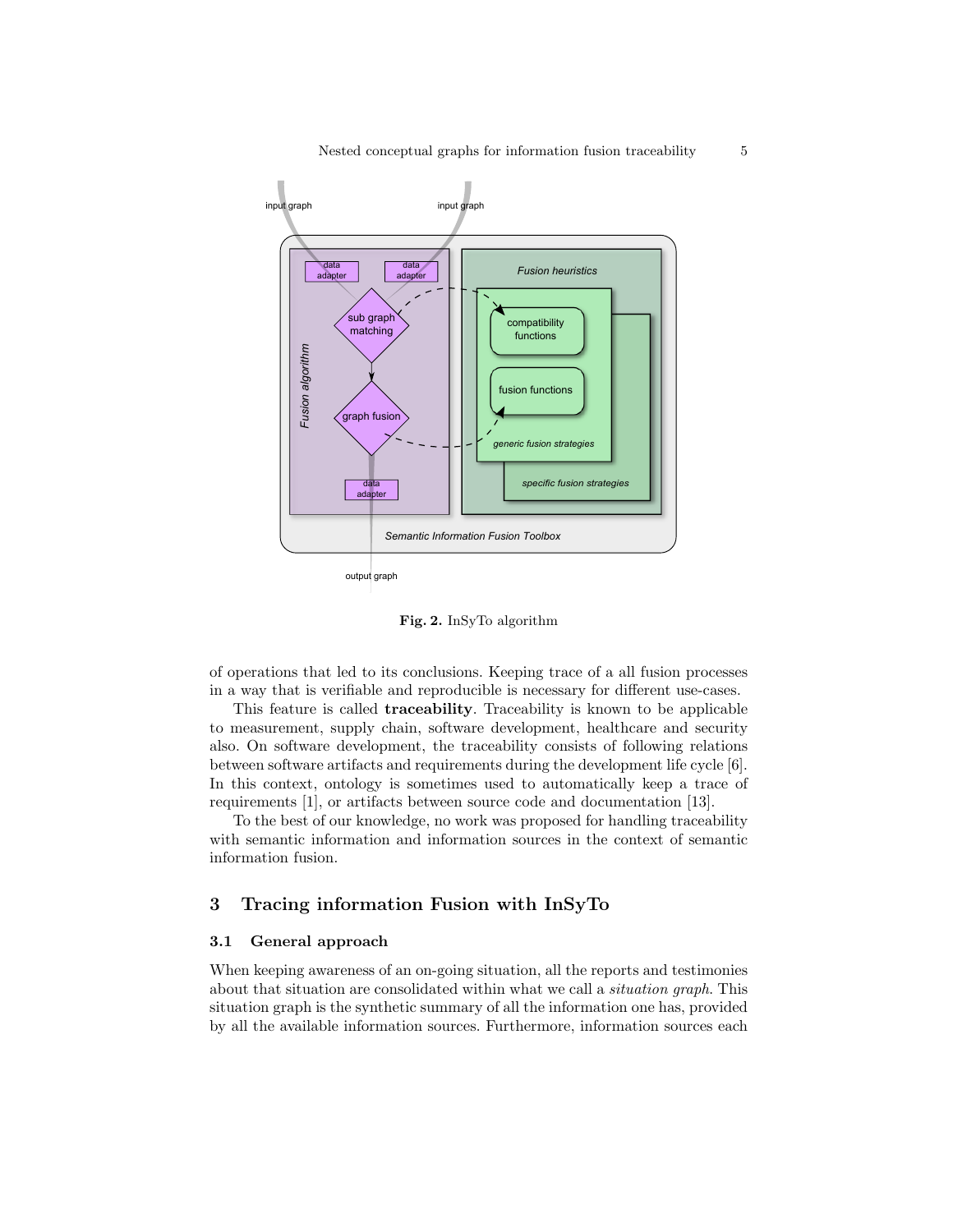provide what we call initial information items. These items are aggregated and fused together into the situation graph.

So, to keep a trace of the initial information items that resulted in a situation graph, we need to track the successive fusion operations that were applied to each one of its concepts. For tracking all fusions of concepts, we propose to add a lineage graph inside each concepts node.

At the beginning, before the fusion process, the lineage graph of a specific concept node contains specific information about the source of this information.

#### 3.2 Background : Simple, nested and typed conceptual graphs

Conceptual graphs (CGs) [3] are a family of formalisms of knowledge representation, made of ontological and factual knowledge. They are bipartite graphs defined over ontological knowledge stored in the vocabulary.

The ontological part of a CG is a vocabulary, defined as a 5-tuple  $V =$  $(T_C, T_R, \sigma, I, \tau)$ .  $T_C$  and  $T_R$  that respectively correspond to concept and relation types are two partially ordered disjoint finite sets, where ordering corresponds to generalisation. An example of  $T_C$ , used in the illustration below is given in Fig. 3.2. It contains a greatest element  $\top$ .  $T_R$  is partitioned into subsets  $T_R^1 \ldots T_R^k$ , 1...  $k$  ( $k \geq 1$ ) respectively, meaning that each relation type has an associated fixed arity.  $\sigma$  is a mapping associating a signature to each relation. I is a set of individual markers.  $\tau$  is a mapping from I to  $T_C$ .

The conceptual graphs themselves represent facts. In our work, they represent the situations that are observed. A CG is a 4-tuple  $G = (C, R, E, label)$ . G is a bipartite labeled multi-graph as illustrated on Fig. 4. A CG is made of concept and relation nodes. On Fig. 4, the rectangular boxes represent concept nodes and the ovals represent relation nodes. C and R correspond to concept and relation nodes, where elements of C are pairs from  $T_C \times I$  and elements of R are elements of  $T<sub>C</sub>$ . E contains all the edges connecting elements of C and R and label is a labelling function.



Fig. 3. A simplified vocabulary example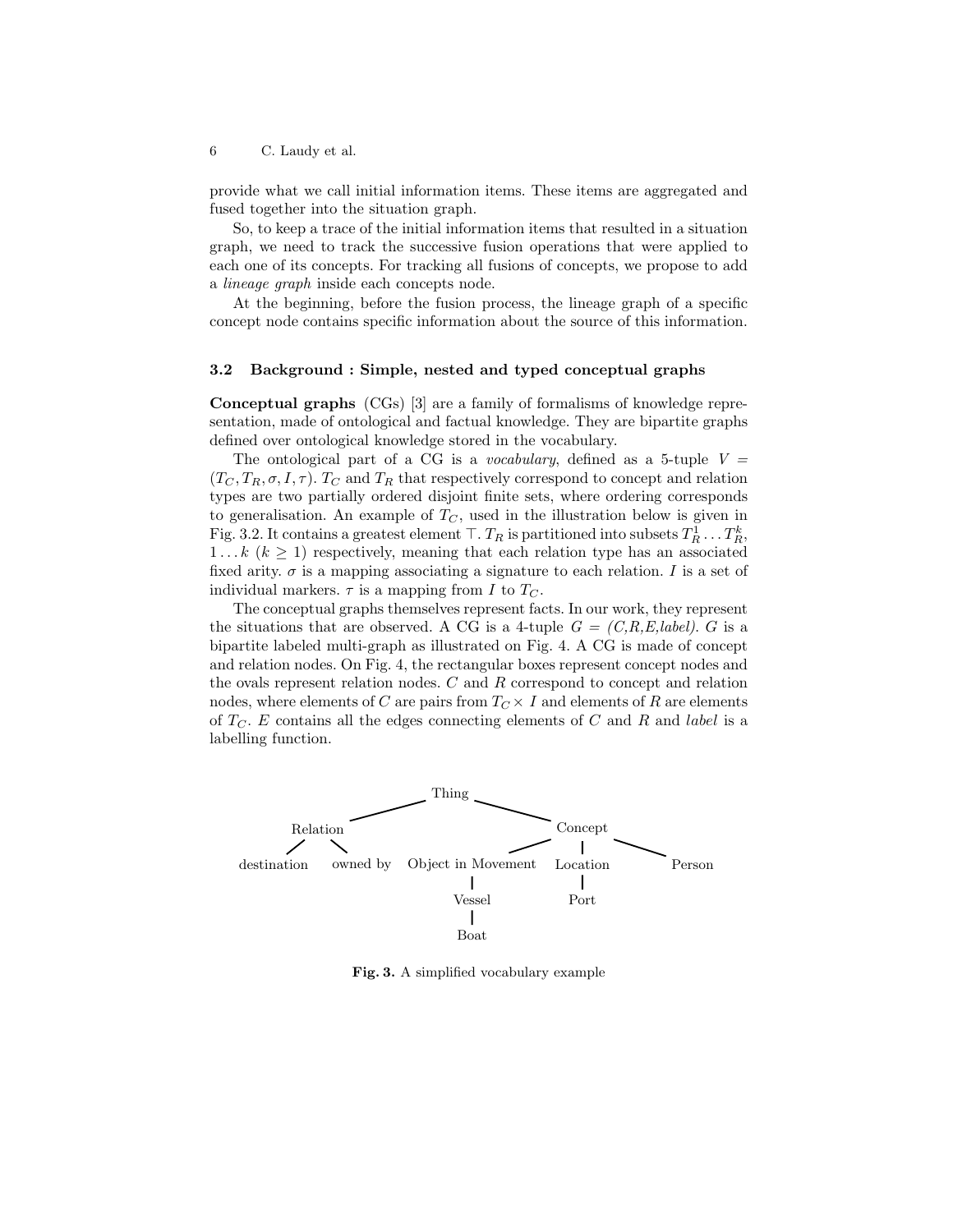

Fig. 4. An example of conceptual graph G1. The rectangular boxes represent concept nodes and the ovals represent relation nodes.

Concept nodes are made of a conceptual type defined in  $T<sub>C</sub>$  and an individual marker. The term **concept** is used to refer to a concept node. The concepts represent the "things" or entities that exist. A concept is labeled with two components: the conceptual type and the individual marker.

The conceptual type defines the category to which the entity belongs. For instance, in Fig. 4 the concept [Port: : Marseille] is an instance of the category Port, i.e., its conceptual type is Port.

The individual marker relates a concept to a specific object of the world. The object represented by [Port: : Marseille] has the name (or value) Marseille. The individual markers may also be undefined. An undefined or generic individual marker is either blank or noted with a star \*, if the individual object referred to is unknown.

The term relation is used to refer to a relation node. The relation nodes of a conceptual graph indicate the relations that hold between the different entities of the situation that is represented. Each relation node is labeled with a relation type that points out the kind of relation that is represented.

Nested Conceptual graphs are an extension of basic conceptual graphs.They are used in order to provide different levels of knowledge related to concepts of a graph. While concepts and relations linked to a concept provide external contextual information about the concept, internal information about the concept may be provided as graph, nested inside the concept. Chein and Mugnier provide the didactic example in Fig. 5, where a drawing, made by the boy Paul sets on a table (external contextual knowledge). Furthermore, this drawing represents a green train (internal information).

In addition to their conceptual types and individual markers, each concept  $c$ of a nested conceptual graph encompasses a third element called description of c and denoted  $Descr(c)$  in [3].  $Descr(c)$  iteself contains either a nested conceptual graph that describes the contents of the concept  $c$  or the value  $**$  meaning that no further nested description is available.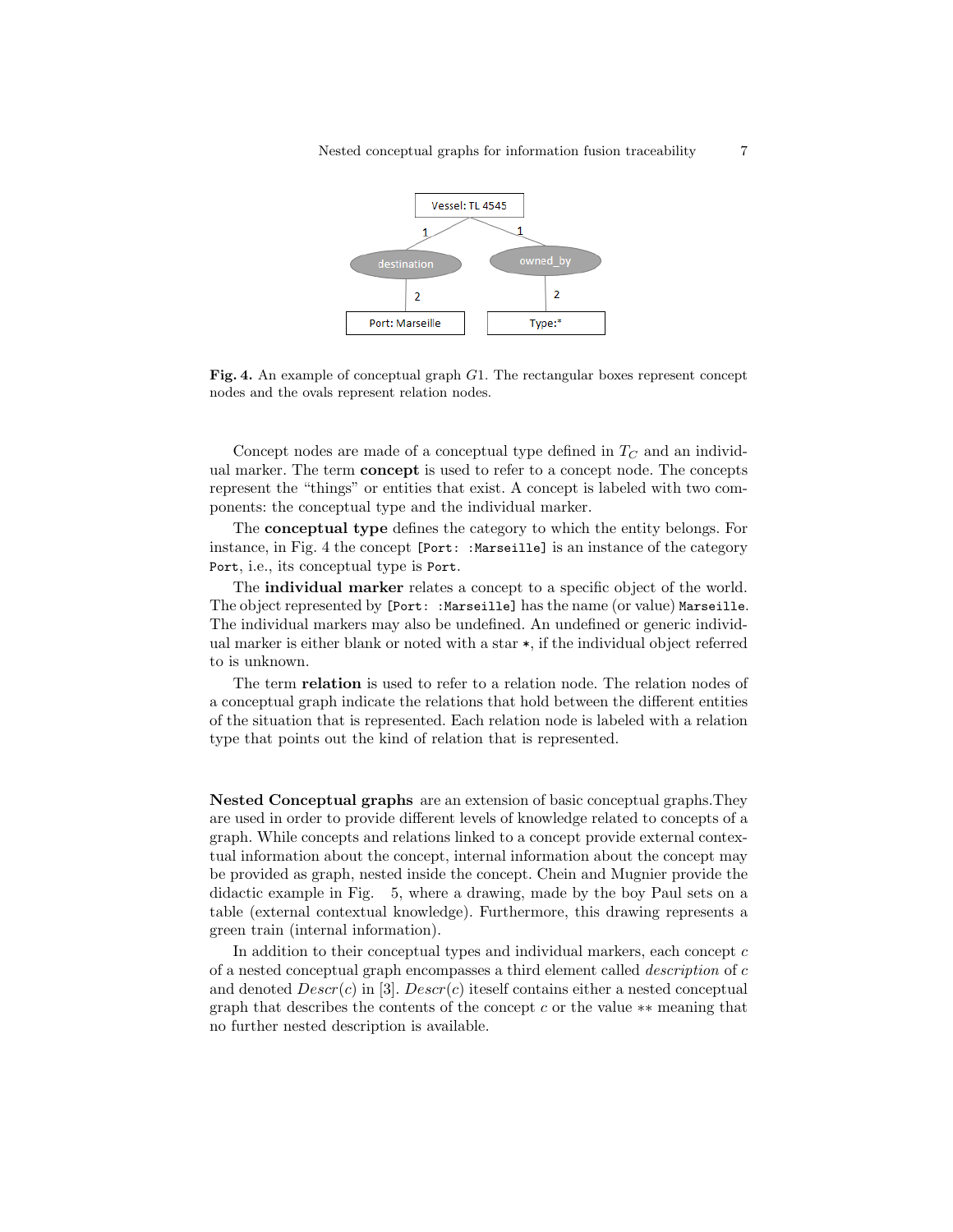



Fig. 5. A nested conceptual graph.

Nested Typed Graphs are used when the universe of discourse is broken into independent parts. In our study, the situation graph and its set of lineage nested graphs define different parts of knowledge that may not be mixed. Thus nested typed graphs appear to be naturally well suited in order to represent the tracked situation graphs, broken into the situation itself and the historical knowledge of the fusion operations over the situation concepts.

#### 3.3 Nested typed graphs as concepts' lineage

As explained in the general approach, the traceability of each concept of a fused situation graph is a property of this concept containing internal information about the its state and its so called history through the fusion operations. Thus, we add a nested lineage graph to each concept node of an information graph. For each concept  $c$  of a situation graph, this lineage graph is added to the concept, additionally to the type and marker that the basic conceptual graph already contains, as the value of  $Descr(c)$ .

The lineage graph of a concept is a nested typed graph, defined on a specific vocabulary and with a limited number of relations that we define hereafter. The situation graph is defined on a different vocabulary than the lineage graphs. The two sets of graphs, situation and lineage will never be mixed during the fusion of 2 situation graphs. However, the fusion of two situation graphs modifies the set of lineage graphs as defined hereafter. To emphasize on this distinction, we use typed graphs for situation and lineages graphs, each having a different type from the set Situation, Lineage. Figure 7 presents the tree of graph types for our tracked situation graphs.

At the beginning, before the fusion process, the lineage graph of a specific concept node contains specific information about the source of this information. Figure 6 depicts a example of lineage graphs before a fusion operation has occur.

In order to ease the understanding, in the following definitions we refer to elements of a situation graph such as concepts and relations using the adjective situation (situation concept and situation relation for instance), while we use the adjective lineage for the elements of the lineage graph.

**Definition 1 (Tracked situation Graph).** A tracked situation graph S is a nested typed basic graph. The graph S is of type Situation.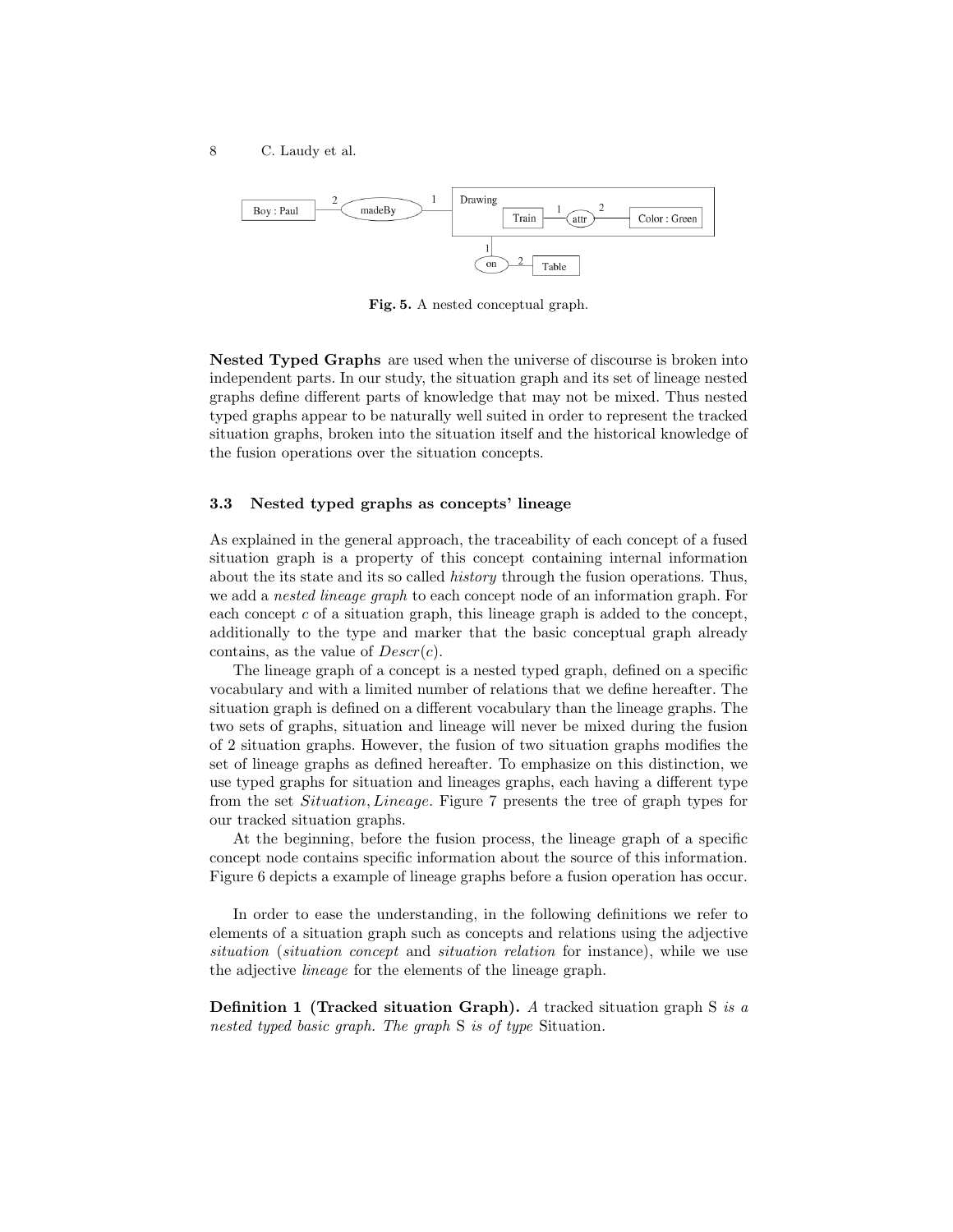| <b>Type:</b> Boat |  |
|-------------------|--|
| Value: TL 4545    |  |
| Lineage graph     |  |
|                   |  |
| Type: Source      |  |
| Value: AIS        |  |
|                   |  |

Fig. 6. Example of the definition a concept with type: Boat, Value: TL4545 and lineage graph. The Lineage graph is composed of type: Source, Value: AIS, that is to say the  $[Boat : TL4545]$  cames from AIS source.



Fig. 7. Types of graphs used within InSyTo

Definition 2 (Tracked situation concept). Each concept node of a tracked situation graph is called a tracked situation concept. The field description of a tracked situation concept node c contains the lineage graph of c, denoted  $Lineage(c).$ 

Definition 3 (Lineage graph). The lineage graph of a tracked situation concept c is a typed basic conceptual graph denoted  $Lineage(c)$ . Lineage(c) is of type Lineage. It is defined on a vocabulary  $T_{lineage} = (C_L, R_L, Lineage, I)$ , where  $C_L$ and  $R_L$  are respectively the partially ordered set of concepts and relations of the lineage graph defined defined hereafter.

It is to note that as the lineage graph of a concept  $c$  describes the evolution of c through the sequence of fusion operations that were applied on different instances of this concept, the  $c$  and its lineage graph share multiple co-reference links. However, as each level of the lineage graph describes a different context of observation of c (i.e. the successive states of c and its successive values), the co-referent concepts should never be merged.

**Definition 4 (Lineage concept types).** Let Lineage $(c)$  be the lineage graph of the concept c and let type(c) be the type of the concept c. Lineage(c) is defined on a vocabulary  $T_{lineage} = (C_L, R_L, Lineage, I)$   $C_L$  is the partially ordered set of types composed of the union of the ancestor and descendant of c, type $(c)$ , the uncomparable types Source, FusionStrategy, FusionFunction and SimilarityMeasure and their descendants. It is to note that the specific type FusionStrategy is a known of the direct subtype of Source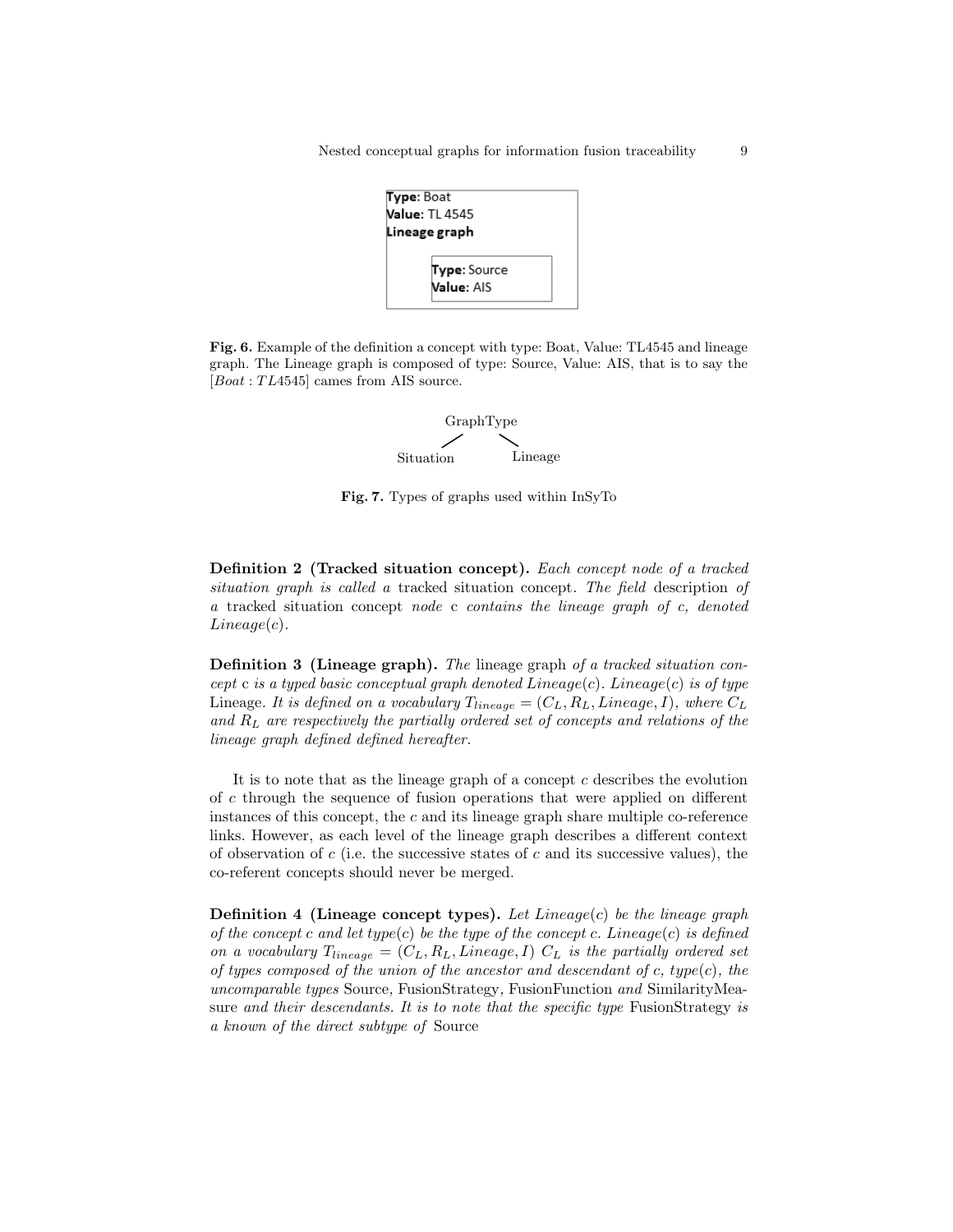```
C_L = type(c) \cup ancestor(type(c)) \cup descendant(type(c))∪ Source
\cup FusionStrategy \cup descendant((FusionStrategy))
 \cup FusionFunction \cup descendant((FusionFunction))
 ∪ SimilarityMeasure ∪ descendant(SimilarityMeasure))
                                                                (1)
```
The root part of the tree of conceptual types  $C_L$  is depicted on figure 3.3. The FusionStrategy, FusionFunction and SimilarityMeasure types may have additional sub-types, according to the fusion strategies defined and used within the InSyTo specific domain application. For a matter of readability, we noted TrackedConceptType the sub tree composed of the  $type(c) \cup ancestor(type(c)) \cup$  $descendant(type(c)).$ 



Fig. 8. set of concept types for the lineage graphs

**Definition 5 (Lineage relations).** The set of lineage relation types  $R_L$  is unordered and the set of lineage relations signatures is composed as follows.

- compatibility\_function : FusionStrategy  $→$  SimilarityMeasure \* Threshold
- $-$  fusion\_function : FusionStrategy  $\mapsto$  FusionFunction
- $-$  produced\_by : FusionStrategy  $\mapsto$  TrackedConceptTypeeSubTree \* TrackedConceptTypeeSubTree

#### 3.4 Information fusion

Fusion strategies are heuristics that are part of the merge operation of concepts between conceptual graphs. They are rules encoding domain knowledge and fusion heuristics that are used to compute the fused value of two different but compatible concept nodes. On the one hand, the fusion strategies extend the notion of compatibility that is used in the maximal join operation. According to some fusion strategy, two entities with two different values may be compatible and thus fusable. On the other hand, the strategies encompass functions that give the result of the fusion of two compatible values.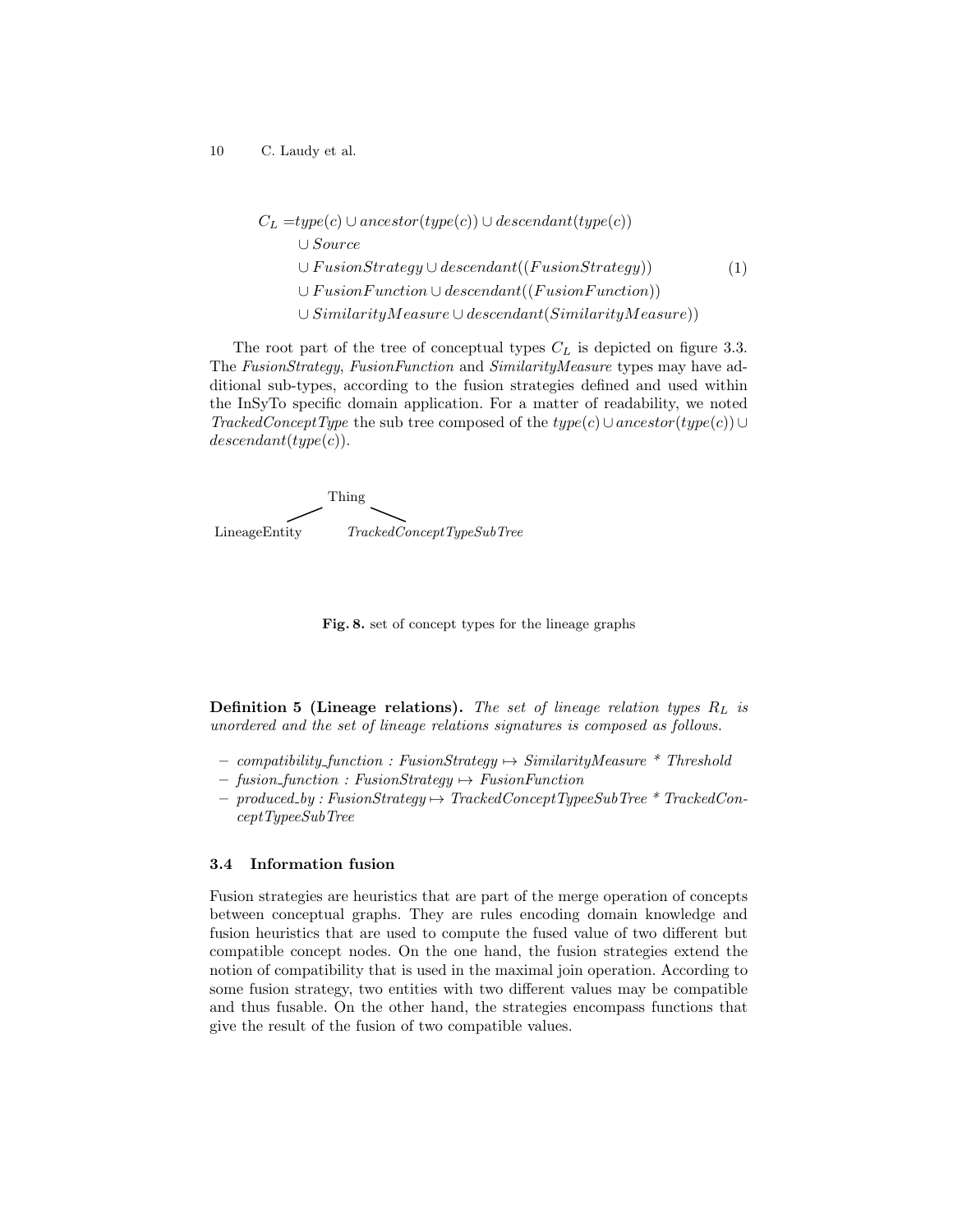Fusion strategies The fusion functions available in the toolbox are are expressed as the composition of two functions:

Let E be the set of concept nodes defined on a support S. Let  $G_1$  and  $G_2$  be two conceptual graphs defined on S. A fusion strategy  $strategy_{fusion}$  is defined as follows :

$$
strategy_{fusion} = f_{fusion} \circ f_{comp} : E \times E \to E \cup \{E \times E\}
$$

where  $f_{comp}: E \times E \rightarrow \{true, false\} \times E \times E$  is a function testing the compatibility of two concept nodes,

and  $f_{fusion}$  is a fusion function upon the concepts nodes of the graphs. the extended version of  $f_{fusion}$ , taking into account the nested lineage graph, will be formally defined in the next section.

The compatibility function is defined the similarity between the values (markers) of two concept nodes. This similarity is defined by domain experts, given the requirements of the application. The similarity measure is compared to a threshold defined by domain experts, thus the compatibility function  $f_{comp}$  is then defined as follows :

$$
f_{comp}(c_1, c_2) = sim(c_1, c_2) \geq threshold_{sim}
$$

The fusion strategies applied on two concept nodes result either in a fused concept node if the initial nodes are compatible, or in the initial nodes themselves if they are incompatible.

#### 3.5 Tracked Fusion of situation graphs

As fusion strategies my not be a commutative operation, according to the specific fusion functions used, there is a need for traceability when applying several fusion operations on several situation graphs into a single situation graph. We define hereafter the tracked fusion operation over two situation graphs. The fusion strategies are not impacted by the tracking of fusion history into the lineage graph, however, their use must be memorized in the lineage graph.

 $f_{fusion}$  is a higher level function, taking into parameter three fusion functions, each one applying on one of the element of the concept node :

- $-$  fusion<sub>type</sub> $(c_1, c_c2)$  = most\_general\_subtype $(type(c_1), type(c_c2)) = type(c)$
- fusion<sub>marker</sub> $(c_1, c_2 =$  fusion $(c_1, c_2)$ ) where fusion : {true, false}  $\times E$   $\times$  $E \to E \cup \{E \times E\}$  is a fusion function upon the concepts nodes of the graphs that is application dependant.
- $fusion_{lineage}(c_1, c_2)$  is the fusion operator on lineages defined hereafter.

Definition 6 (Lineage graphs fusion operation). Let  $G_1$  and  $G_2$  be two situation graphs defined on  $V = (T_C, T_R, \sigma, I, \tau)$ .

Let  $G_1 = (C_1, R_1, E_1, label_1)$  and  $G_2 = (C_2, R_2, E_2, label_2)$ .

Let  $c_1$  and  $c_2$  be two concepts defined of respectively  $G_1$  and  $G_2$ . Let  $L_1$  and  $L_2$  be the lineage graphs of respectively  $c_1$  and  $c_2$ .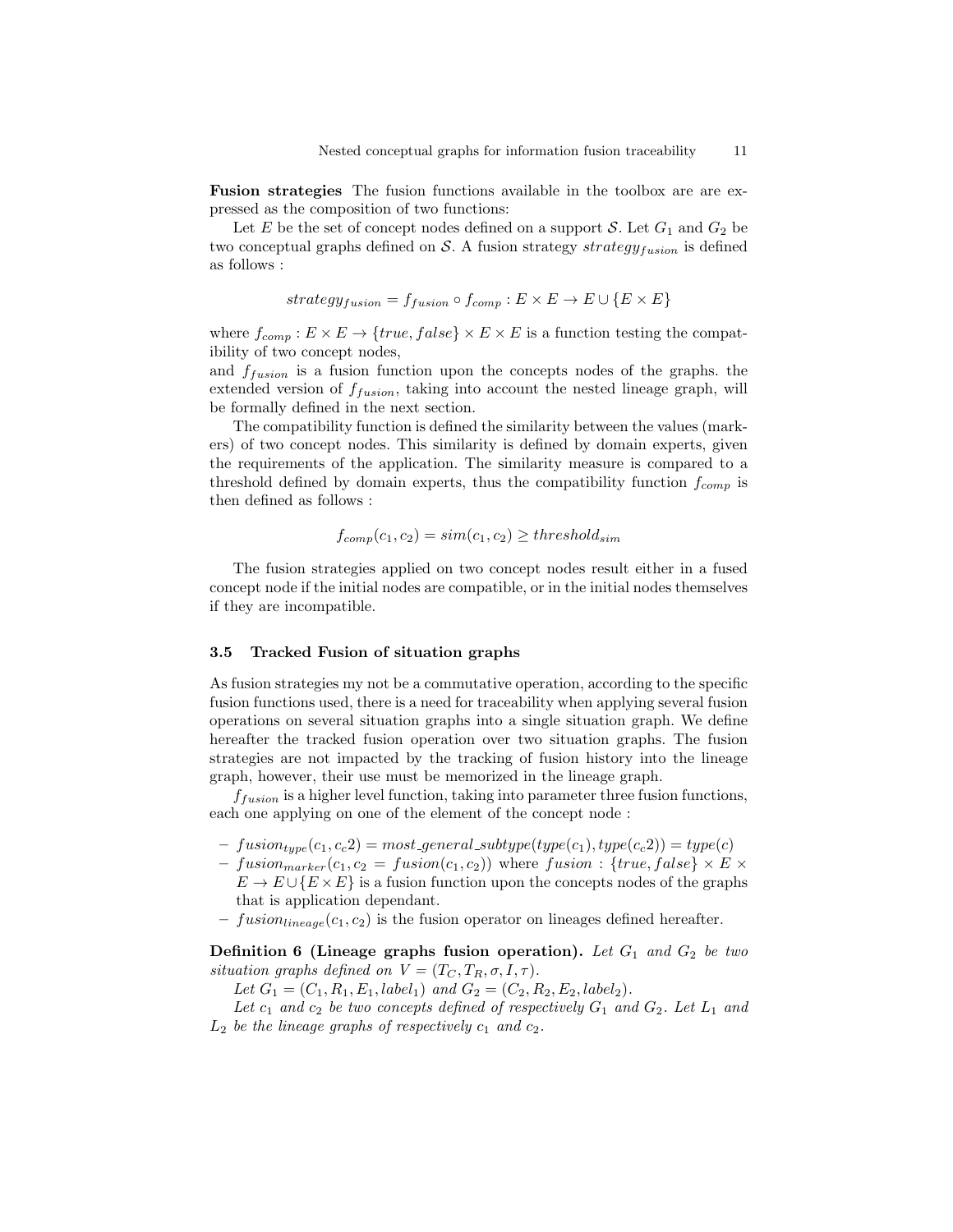The fusion operator over lineage graphs is defined as follows:

 $fusion_{lineage}: E_1 \times E_2 \rightarrow E_L,$ 

with  $E_L$  the set of concepts of the fused lineage graph  $L$ . The result of the fusion of the two lineage graphs is as follows:

 $fusion_{lineage}(c_1, c_2) =$  L  $=$  produced\_by(FusionStrategy(f),  $c_1, c_2$ )  $\wedge$ compatibility\_function(FusionStrategy(f),  $Similarly Measure( $sim(c_1, c_2)$ ),$  $Threshold(threshold_{sim}))$  $\wedge fusion\_function(FusionStrategy(f),$  $FusionFunction(fusion_{marker}(c_1, c_2)))$ 

 $L$  is the nested typed graph depicted on the green part of the Fig.  $9$ 



Fig. 9. Concept  $c_3$  (fusion of ( $c_1$  and  $c_2$ ) and its lineage graph resulting from the fusion of the two concepts  $c_1$  and  $c_2$  in the green part.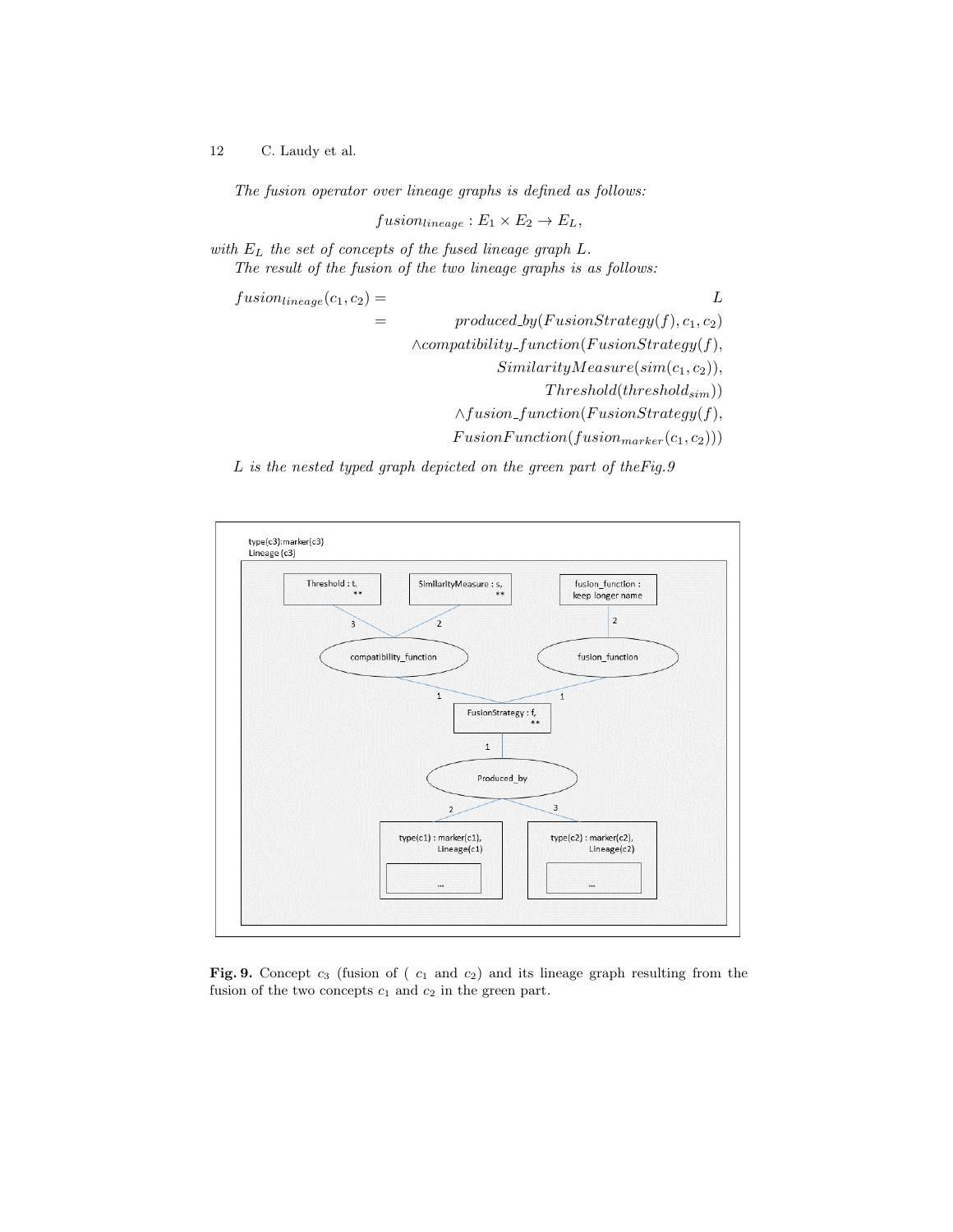# 4 Discussion and conclusion

We proposed an improvement to the InSyTo toolbox which enables traceability capacity as the the use of nested graph with a lineage graph in order to embed traceability feature inside the fusion algorithm. A lineage nested graph is added to each concept of the initial information graph, that contains it's processing history through the several processing steps. The lineage graph contains the information concerning the initial sources of each elementary information item (concept), as well as the fusion operations that were applied on them.

This improvement enables the end-users to understand where the synthetic information in the situation graph comes from. Thanks to the lineage graphs of each concepts of the situation graph, one may rebuild the whole aggregation and fusion process, even in cases where the fusion strategies are not commutative. We developed a first use case and were able to visualize the operations achieved on information items. Adding traceability to the applications developed with the framework improves the trust end-users have on the system through the availability of explainable elements over the underlying and aggregation fusion processes.

However, if we provided the tools to handle traceability, there still remains a need for easy visualisation and analysis of the trace information (for example [12]). With that purpose in mind, the use of nested conceptual graphs has the great advantage of enabling one to use the same analysis and manipulation functions as for the analysis of the situation graph. Graph based and conceptual graphs based algorithms can be used in order to provide end-users with analysis capacities over the trace graphs. On can achieve a search for specific sources of information, or statistics of the fusion operations used and the global level of similarity of individual information items, for instance, using well known, tried and tested graph algorithms.

Furthermore, representing the concept's lineage as an nested graph has an other advantage, regarding the easiness of manipulation of information. Indeed, even if the traceability information and the knowledge are integrated into a single nested graph, they can easily be isolated in two different smaller conceptual graphs [situation, lineage]. This would be achieved by somehow "cutting" the nested situation graph at the first level of lineage, that is to say cutting the lineages of the situation concepts and storing them in a separated graph data base.

Finally, if we chose to use a reduced vocabulary in order to express the trace information in the lineage graphs, our approach can be enriched using other ontology (for example [8]). One can represent the lineage graph with another vocabulary and relations if necessary. Identically, if one wants to improve the toolbox with other operations, their application to a concept node can also be represented in the lineage.